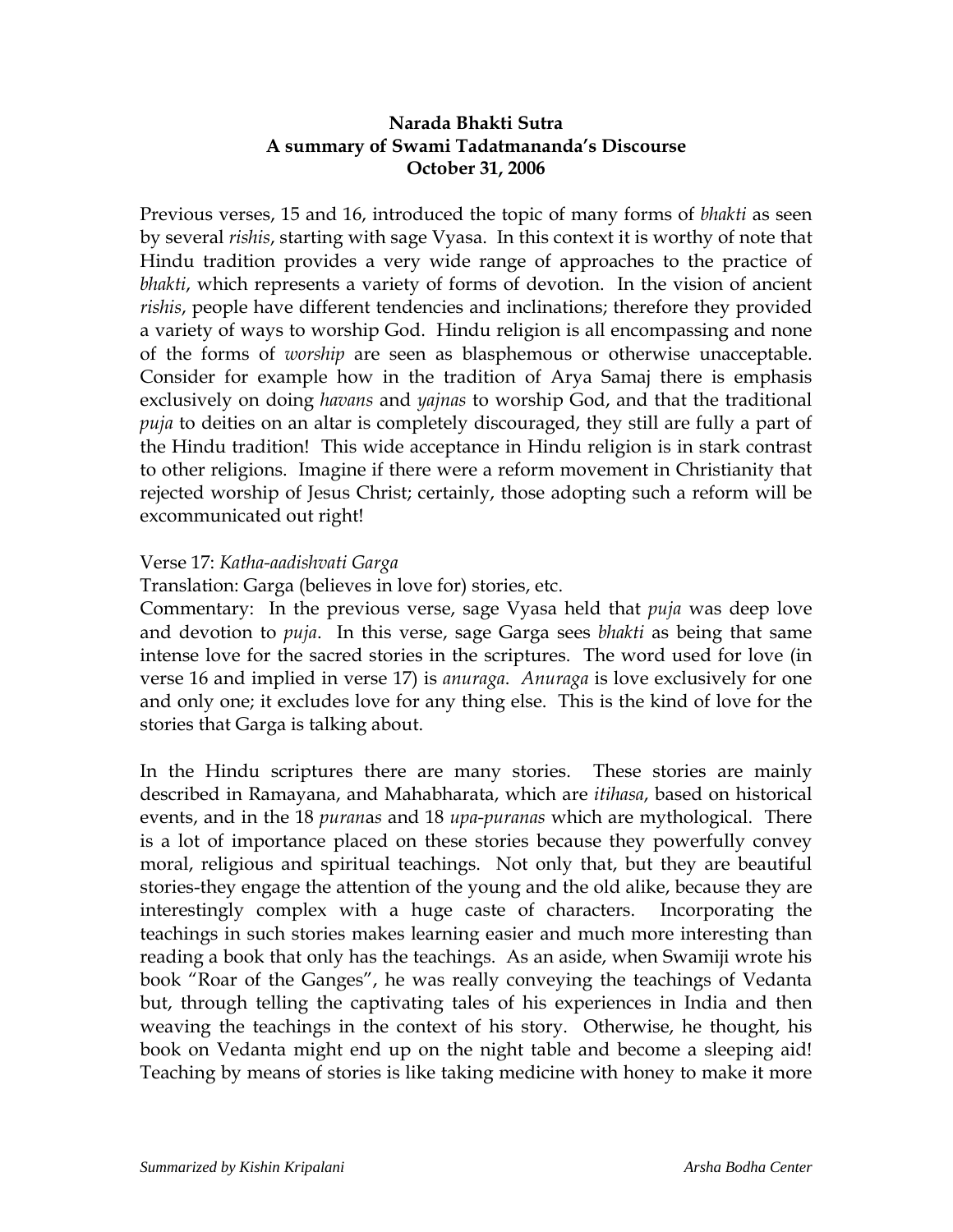palatable. There is more emphasis on teaching by way of stories in the Hindu tradition than in any other religion.

Ramayana and Mahabharata are recognized as marvelous pieces of literature through out the world. Mahabharata is the world's longest poetry with 100, 000 verses followed by Ramayana in the second place with 24,000 verses! The question often arises if these are true stories in a historic sense. A reasonable answer is that yes they are based on simple historic events which got the stories started but, over generations and over a long period of time, there have been many embellishments by many a devoted scholarly saints and pundits. These additions have become a part of Ramayana and Mahabharata; they do not diminish the scriptural values of the stories in any way-rather they enhance their value by making them more engaging and making the learning easier. On the other hand, it would be unreasonable to believe that everything in the stories is historical. To believe that, in the story of Ramayana, monkeys and bears built a bridge across the ocean is not logical; in fact such claims in modern times would raise question about the credibility of the sacred scriptures and cause them to be discarded. *(See footnote below relating an interesting personal experience of Swamij about additions/embellishments to stories)*

*Puranas*, in contrast, are mythological stories and are mostly not based on any historical events. Stories, such as the battle between Lord Shiva and the child Ganesha, are fictional. Nevertheless, fictional stories can powerfully convey very profound truths and help readers understand something about life. Accordingly, stories in *puranas* are meant to teach religious, spiritual, and ethical values.

Continuing with verse 17, Garga believes that the love (*anuraga* as described above) for telling and listening to stories (*katha*) are meant to instill a value for *bhakti*. *Katha* can also include, *kirtan*, *bhajan*, recitation, etc.

## Verse 18: *Aatmaratyavirodheneti shaandilyah*

Translation: (According to) sage Shaandilya, reveling in *atma* without discrimination (is *bhakti*).

Commentary: Reveling in one's self is meditating on God within you. This is what Lord Krishna tells Arjuna in Bhagavad Gita: "Meditate on Me, the one present in your own heart". Divinity within can be a focal point for prayer and worship. This is seen symbolically, when a priest performs a *puja* and, as one of the steps in the *puja*, takes a flower and yellow rice (*akshata*) in his hand and taps it on his head. It's a symbolism for acknowledging and worshipping the God within. The symbolism of women putting *tilak* (red dot) on the foreheads and wearing ornaments, is similarly, to anoint God dwelling within.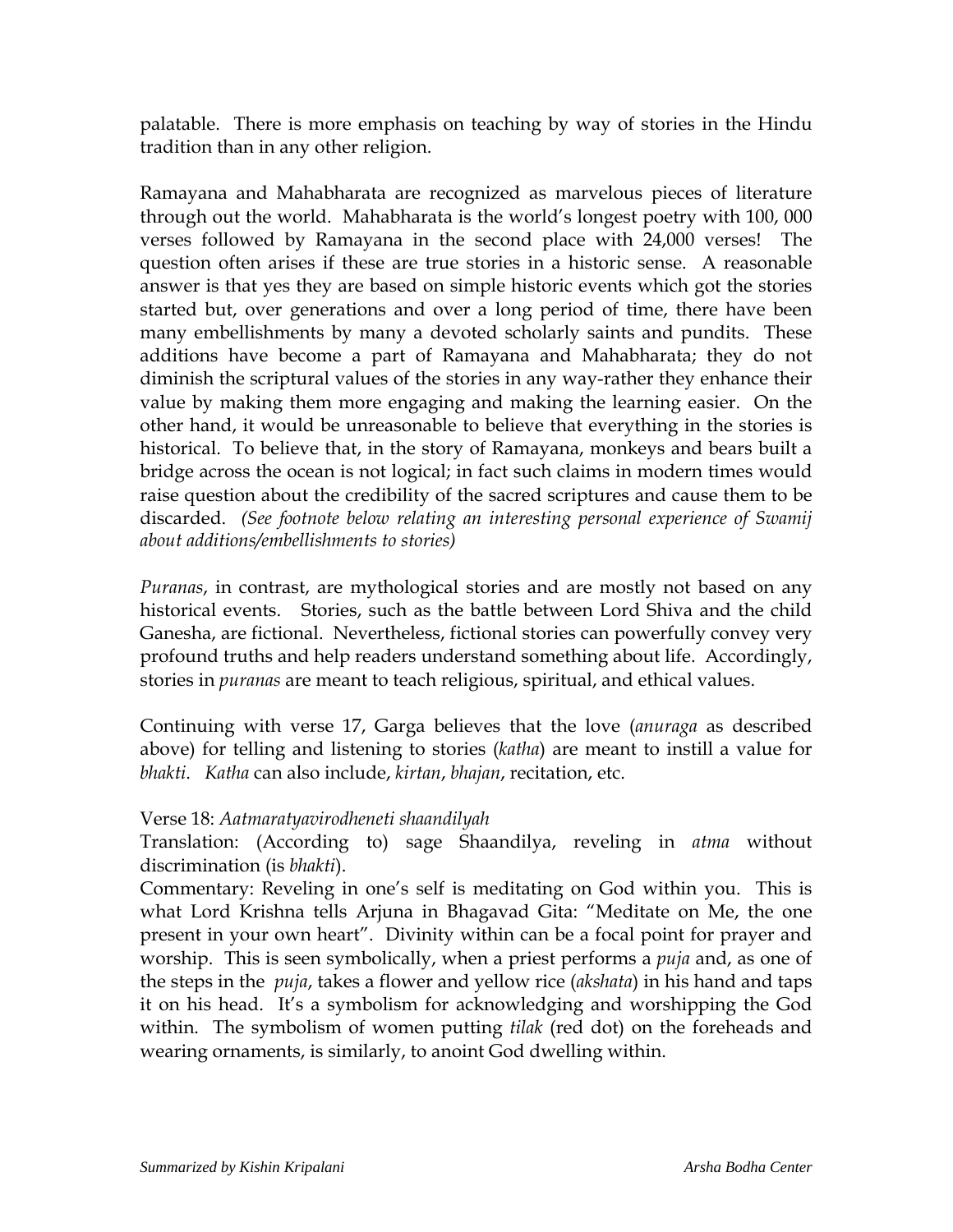Even if one has not truly discovered the presence of God within, one can still revel in *atma*, the fullness of one's true nature-because that person knows that God is there. This is just like a devotee offering prayers to a deity in the dark inner chamber of a temple, even when *murti* cannot be seen (e.g., when pundit with the lighted lamp is not available to shine the light to the *murti*). The devotee knows the *murti* is there; he has *shraddha*.

The last three verses (16-18) actually have a specific common pattern. Vyasa's *bhakti* is done physically with the body (*kayena*); Garga's katha is by speech (*vachasa*), and Shannkilya's *bhakti* is with the mind (*manasa*). The next verse describes *bhakti* as seen by Narada himself (the author of this text).

Verse 19: *Naradastu tad-arpita-akhila-aachaar-taa tad-vismaraneparamavyaakulateti cha.*

Translation: But, according to Narada, it (*bhakti*) is the activity by which all activities are offered to that (God).

Commentary: By starting the verse with "but", Narada is not contradicting the other three sages above. He is encompassing all three forms of worship done by body, speech, and mind, into *bhakti*. As a matter of fact, not only rituals but also, (according to Narada) all of your actions, done by body, mind, and speech, should be offered to God. It is a life of total surrender. This indeed is the essence of karma yoga as expounded so well in Bhagavad Gita: everything one does, should be a form of prayer.

## *Footnote:*

*Manda Baba, a dim-witted saint, was facing rising floodwaters and in danger of drowning. Rescue workers come to warn him to vacate but he replies: "I will stay here, and I am sure God will take care of me!" As the water approaches and he is up to his knees in waters, workers come by in a boat to rescue him. Manda Baba: "Don't worry, I am sure God will take care of me!" Eventually the waters completely overtake him and he drowns. When he reaches the gates of heaven, he angrily asks God, "Why didn't you save me, I am such a great devotee of yours!" God: "I did Manda Baba! I came as a rescue worker to warn you and then again I came to ferry you out, but you did not heed my advice!" Moral: You have to recognize God's grace when you get it and not depend on a miracle. This is how the traditional story goes. Now for Swamiji's contemporary addition for the amusement of children: "After he refuses the boat rescue, the waters keep on rising and Manda Baba has to get on the roof of his hut to keep from drowning. This time a helicopter flies by and tries to pull Manda Baba up to safety! But once again he refuses and ends up drowning."* 

*The punch line: In an article put out recently by an ashram in Rishikesh, India, this Manda Baba story was told; but now with Swamiji's embellishment of the helicopter rescue effort! Who else but Swamiji could have imagined this type of anecdote? It seems*